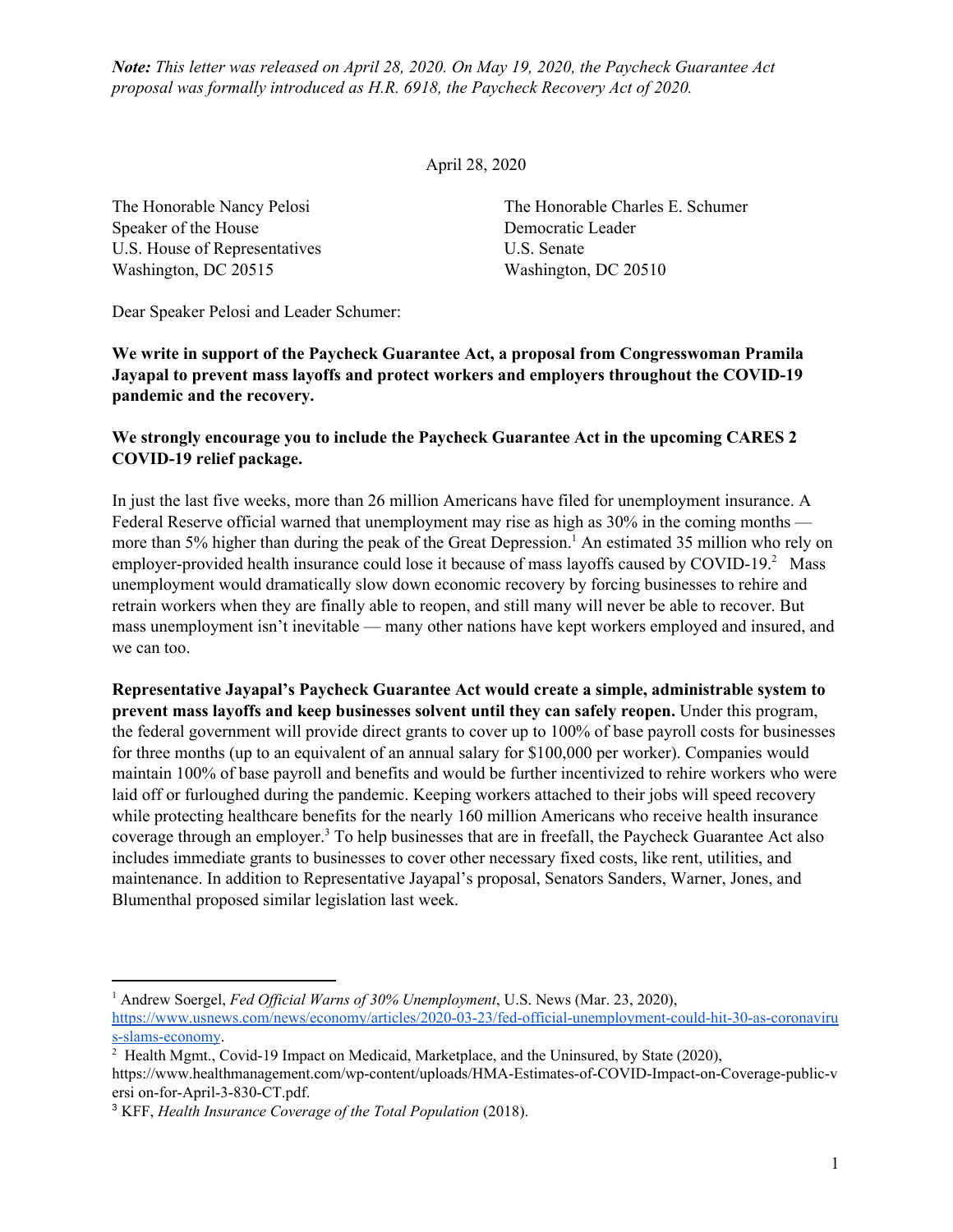Congress has passed three COVID-19 relief packages, as well an emergency interim package providing more funding for programs financed by the CARES Act. These relief packages provide valuable down payments to protect working families — but they are far from sufficient in the face of a global pandemic, skyrocketing layoffs, and an economy in freefall. The latest package, passed April 23, 2020, will not go far enough to keep workers secure and with a steady paycheck.

Keeping people in their jobs would help address the severely unequal impact of this crisis on our society. Low-income people, particularly people of color, have been hit hard and are disproportionately likely to die of COVID-19. Women and workers of color are losing their jobs fastest,<sup>4</sup> and are over-represented in the industries facing harsh layoffs, including service and retail industries. Worse still, America's persistent wealth gaps mean that families of color have fewer resources to fall back on in the crisis even before the pandemic, the typical Black family working full-time had "less wealth than the typical white family whose head of household is unemployed."<sup>5</sup>

A paycheck guarantee is already working to stop mass layoffs across the globe, including in Denmark, the United Kingdom, France, Germany, and Australia. In Germany, for example, hundreds of thousands of employers have claimed payroll benefits from the government.<sup>6</sup> As a result, in Germany, unemployment is expected to rise somewhere between just 0.2 to 0.5 percentage points — peaking at 5.9 percent before declining again.<sup>7</sup> The program is also widely credited for Germany's swift recovery from the 2008 financial crisis. By contrast, unemployment in the United States may rise nearly thirty percent this year if we do not take further action to prevent mass layoffs and protect workers and employers throughout the COVID-19 pandemic and the recovery.

Mass unemployment is a choice that we don't have to make. We urge you to include the Paycheck Guarantee Act in the next **COVID-19** relief package to keep people safe and employed during this pandemic.

Sincerely,

Community Change

People's Action

[350.org](http://350.org/)

A Better Balance

All-Options

American Arab Anti Discrimination Committee

<sup>4</sup> Alexandra Kalev, Research: U.S. Unemployment Rising Faster for Women and People of Color, Harvard. Bus. Rev. (2020), <https://hbr.org/2020/04/research-u-s-unemployment-rising-faster-for-women-and-people-of-color>. <sup>5</sup> Janelle Jones, Econ. Policy Inst., The Racial Wealth Gap (2017), [https://www.epi.org/blog/the-racial-wealth-gap](https://www.epi.org/blog/the-racial-wealth-gap-how-african-americans-have-been-shortchanged-out-of-the-materials-to-build-wealth/)[how-african-americans-have-been-shortchanged-out-of-the-materials-to-build-wealth/](https://www.epi.org/blog/the-racial-wealth-gap-how-african-americans-have-been-shortchanged-out-of-the-materials-to-build-wealth/).

<sup>6</sup> Michael Birnbaum, *How Europe Manages to Keep a Lid on Coronavirus Unemployment While it Spikes in the U.S.*, Wash. Post (Apr. 11, 2020), [https://www.washingtonpost.com/world/europe/how-europe-manages](https://www.washingtonpost.com/world/europe/how-europe-manages-to-keep-a-lid-on-coronavirus-unemployment-while-it-spikes-in-the-us/2020/04/11/29b23c90-7b4f-11ea-a311-adb1344719a9_story.html) [-to-keep-a-lid-on-coronavirus-unemployment-while-it-spikes-in-the-us/2020/04/11/29b23c90-7b4f-11ea-a311-adb1](https://www.washingtonpost.com/world/europe/how-europe-manages-to-keep-a-lid-on-coronavirus-unemployment-while-it-spikes-in-the-us/2020/04/11/29b23c90-7b4f-11ea-a311-adb1344719a9_story.html) [344719a9\\_story.html.](https://www.washingtonpost.com/world/europe/how-europe-manages-to-keep-a-lid-on-coronavirus-unemployment-while-it-spikes-in-the-us/2020/04/11/29b23c90-7b4f-11ea-a311-adb1344719a9_story.html)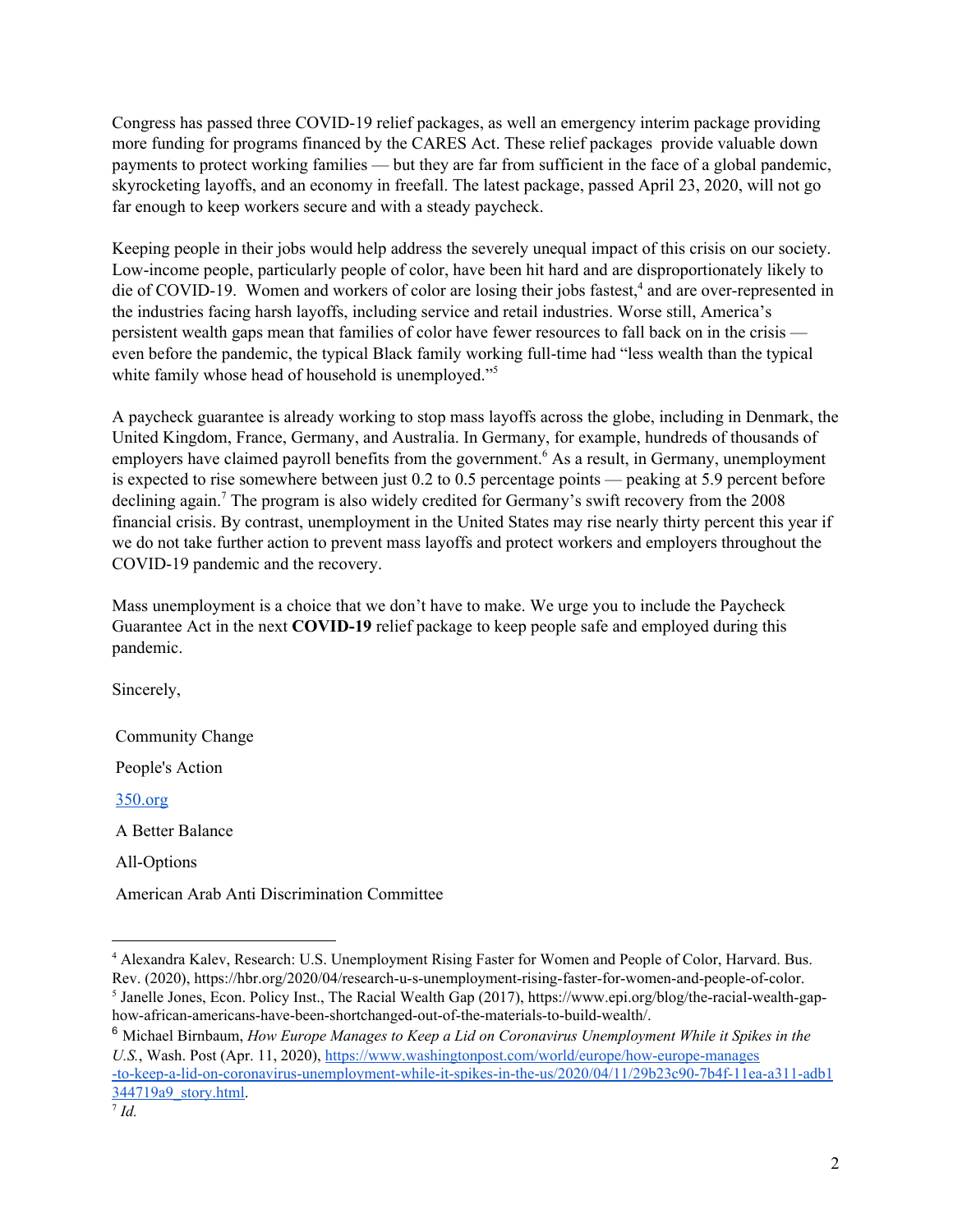American Family Voices American Federation of Government Employees American Muslim Health Professionals American-Arab Anti-Discrimination Committee (ADC) Asian Pacific American Labor Alliance, AFL-CIO Association of Flight Attendants-CWA, AFL-CIO Beacon Hill Huddle Bend the Arc: Jewish Action Caring Across Generations Center for Economic and Policy Research Center for Popular Democracy Chinese-American Planning Council Church World Service Coalition on Human Needs Common Defense Communications Workers of America Community Catalyst Congregation of Our Lady of the Good Shepherd, US Provinces Dattani Creamery Inc Democracy for America Disability Rights Education & Defense Fund (DREDF) Disciples Refugee and Immigration Ministries Dream Corps Economic Policy Institute Equal Rights Advocates Equality Labs Equality North Carolina Family Values @ Work Friends of the Earth Greenpeace USA Greenpeace USA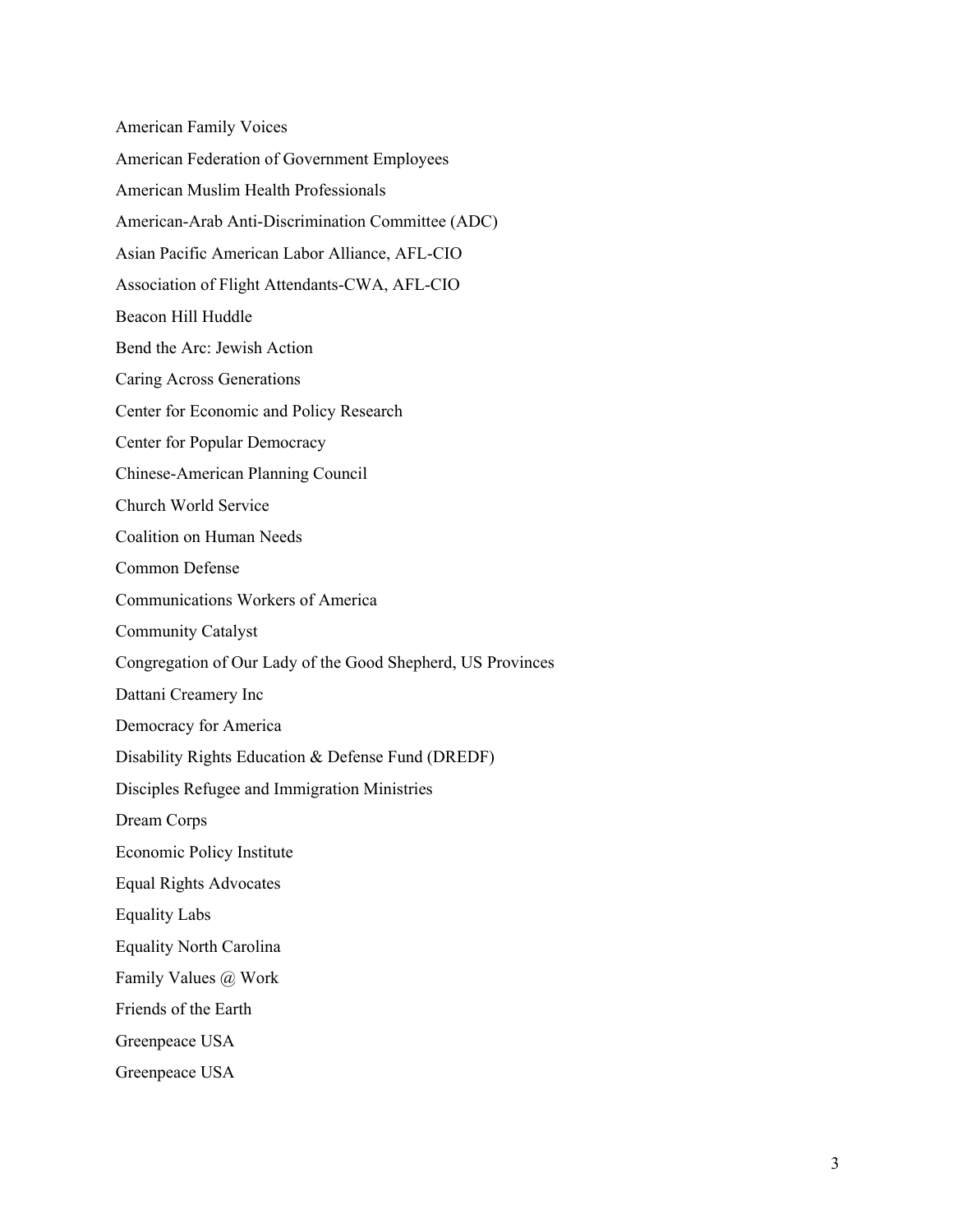HerStory Ensemble Hispanic Federation Hmong American Partnership Hmong National Development In Our Own Voice: National Black Women's Reproductive Justice Agenda In the Public Interest Indiana Institute for Working Families Indivisible Indivisible Bellingham Indivisible Bothell Indivisible Camano Collaborative Indivisible Eastside (WA) Indivisible Illinois Indivisible Kirkland Indivisible Plus: Washington Indivisible Puyallup Indivisible Tacoma Indivisible Valley Indivisible Vashon Indivisible Washington's 8th District Indivisible Whidbey Japanese American Citizens League Justice for Migrant Women Justice for Muslims collective Labor Resource Center, UMass Boston Laotian American National Alliance Legal Aid at Work Local Progress Lower Columbia Indivisible MoveOn Muslim Caucus of America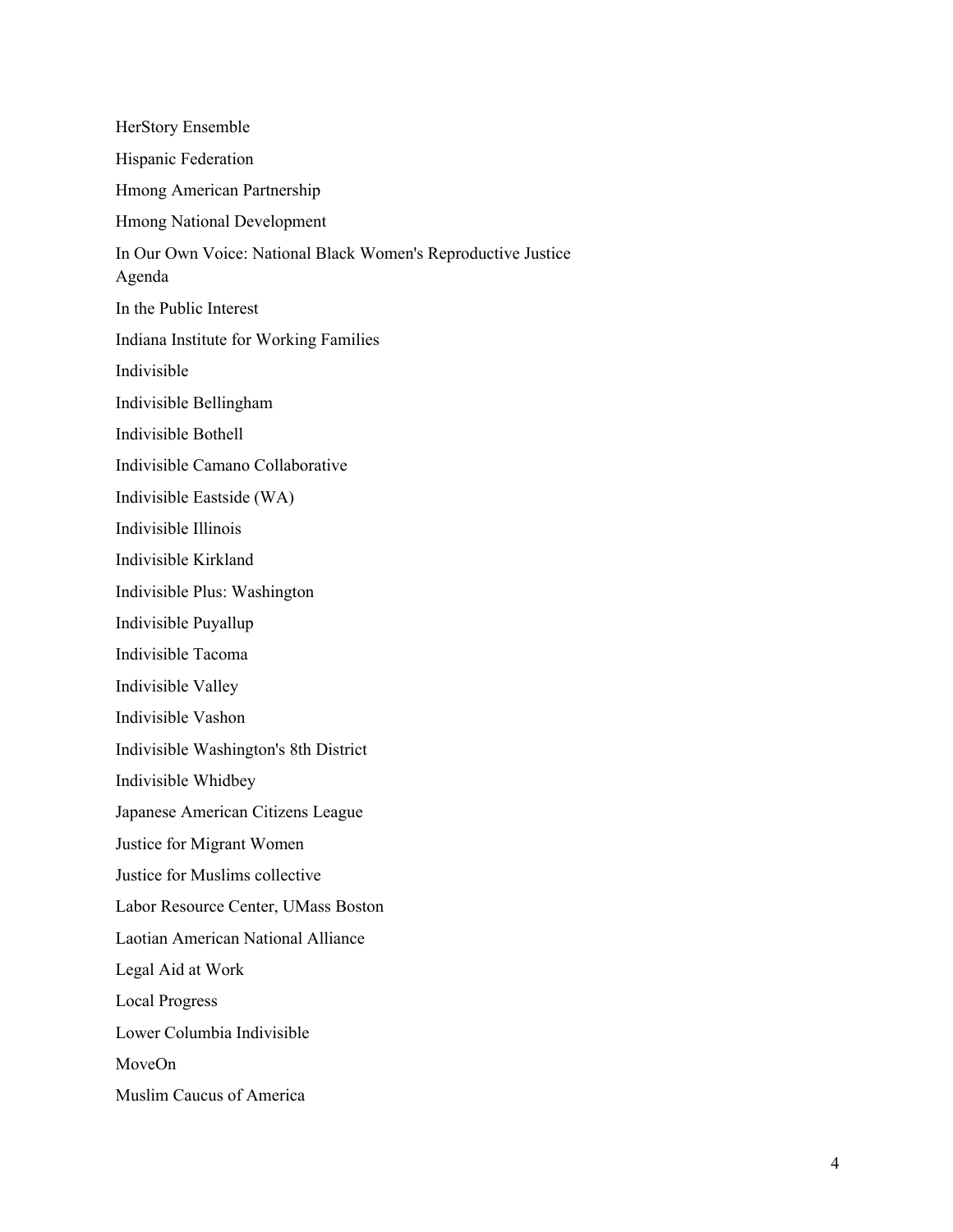Muslim Public Affairs Council (MPAC) NAKASEC NAPAFASA National Advocacy Center of the Sisters of the Good Shepherd National Center for Transgender Equality National Center for Transgender Equality National Coalition for Asian Pacific American Community Development National Coalition for the Homeless National Domestic Workers Alliance National Education Association National Education Association National Employment Law Project National Equality Action Team National Federation of Filipino American Associations National Human Services Assembly National Immigration Law Center NETWORK Lobby for Catholic Social Justice NextGen America North Okanogan Indivisible OCA - Asian Pacific American Advocates Olympia Indivisible Omidyar Network OneAmerica Our Revolution Pax Christi USA Platform Poligon Education Fund [Presente.org](http://presente.org/) Progressive Democrats of America Public Advocacy for Kids (PAK) Rebuild The Dream